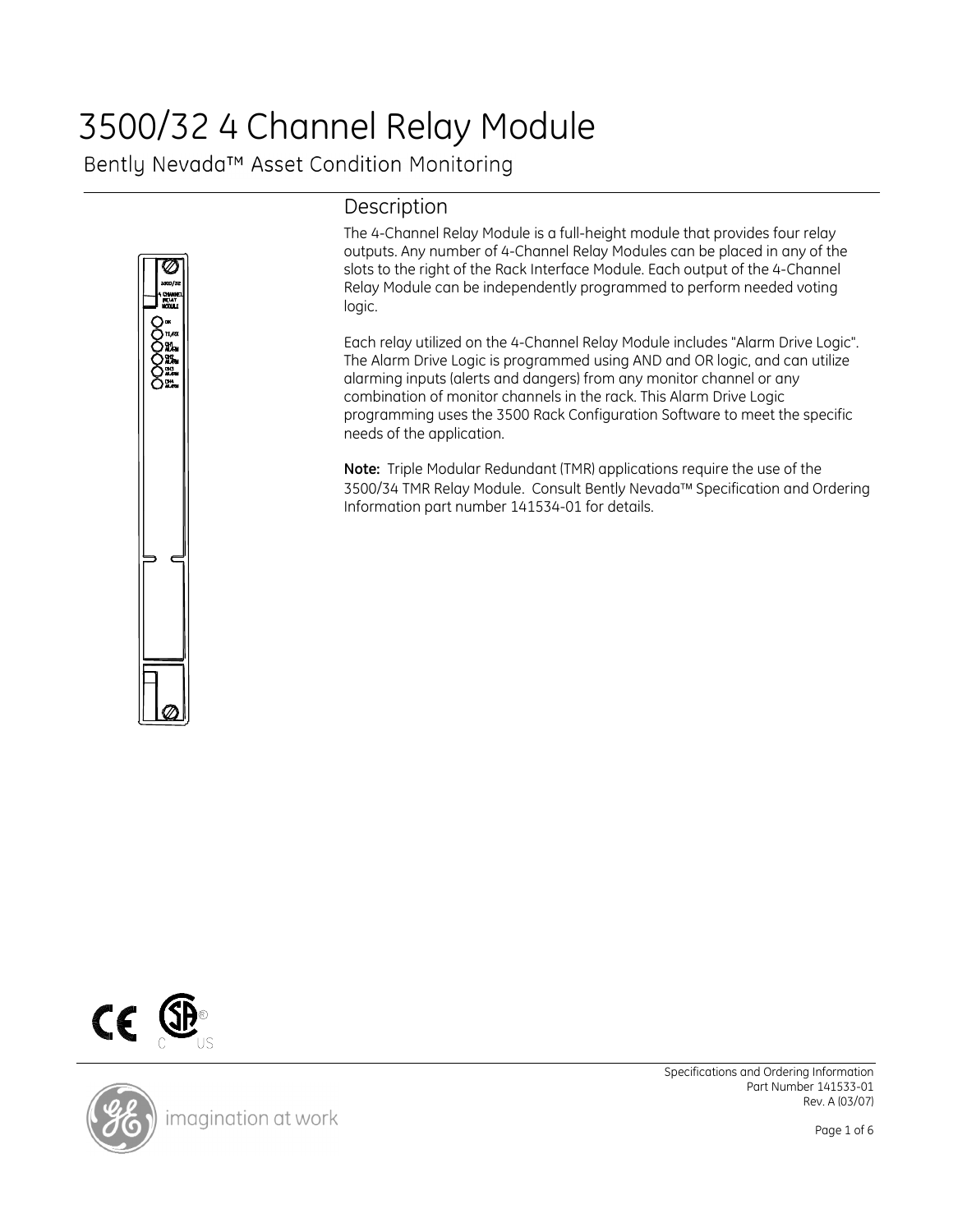|                         |                                                     | <b>Environmental Limits</b>                |                          |  |
|-------------------------|-----------------------------------------------------|--------------------------------------------|--------------------------|--|
| <b>Specifications</b>   |                                                     | Operating                                  |                          |  |
| Inputs                  |                                                     | Temperature:                               |                          |  |
| Power                   |                                                     |                                            | -30 °C to +65 °C         |  |
| Consumption:            |                                                     |                                            | (-22 °F to +150 °F)      |  |
|                         | 6 watts typical.                                    |                                            |                          |  |
| Outputs                 |                                                     | Storage<br>Temperature:                    |                          |  |
| OK LED:                 |                                                     |                                            |                          |  |
|                         |                                                     |                                            | -40 °C to +85 °C         |  |
|                         | Illuminated when module is<br>functioning properly. |                                            | (-40 °F to +185 °F)      |  |
| <b>TX/RX LED:</b>       |                                                     | Humidity:                                  |                          |  |
|                         |                                                     |                                            | 95%, non-condensing.     |  |
|                         | Transmit and Receive. Flashes<br>to indicate proper | <b>CE Mark Directives</b>                  |                          |  |
|                         | communications between this                         | <b>EMC</b>                                 |                          |  |
|                         | module and other modules                            | Directives:                                |                          |  |
|                         | within the rack.                                    | IEC61000-6-4                               |                          |  |
| <b>CH ALARM</b><br>LED: |                                                     | Radiated<br>Emissions                      |                          |  |
|                         | Illuminated when the Relay                          |                                            | EN 55011, Class A        |  |
|                         | Channel is in an alarm state.                       | Conducted                                  |                          |  |
| Relays                  |                                                     | Emissions                                  |                          |  |
| Type:                   |                                                     |                                            | EN 55011, Class A        |  |
|                         | Two single-pole, double-throw                       | IEC61000-6-2                               |                          |  |
|                         | (SPDT) relays connected in a                        |                                            |                          |  |
|                         | double-pole, double-throw<br>(DPDT) configuration.  | Electrostatic<br>Discharge                 |                          |  |
| Environmental           |                                                     |                                            | EN 61000-4-2, Criteria B |  |
| <b>Sealing</b>          |                                                     |                                            |                          |  |
|                         | Epoxy-sealed.                                       | Radiated<br>Susceptibility                 |                          |  |
| Arc                     |                                                     |                                            | ENV 50140, Criteria A    |  |
| <b>Suppressor</b>       |                                                     |                                            |                          |  |
|                         | 250 Vrms, installed as standard.                    | Conducted<br>Susceptibility                |                          |  |
| <b>Contact Life</b>     |                                                     |                                            | ENV 50141, Criteria A    |  |
|                         |                                                     |                                            |                          |  |
|                         | 100,000 cycles @ 5 A, 24 Vdc or<br>120 Vac.         | <b>Electrical Fast</b><br><b>Transient</b> |                          |  |
| Operation               |                                                     |                                            | EN 61000-4-4, Criteria B |  |
|                         | Each channel is switch                              | Surge                                      |                          |  |
|                         | selectable for Normally                             | Capability                                 |                          |  |
|                         | De-energized or Normally<br>Energized.              |                                            | EN 61000-4-5, Criteria B |  |
|                         |                                                     |                                            |                          |  |

Specifications and Ordering Information Part Number 141533-01 Rev. A (03/07)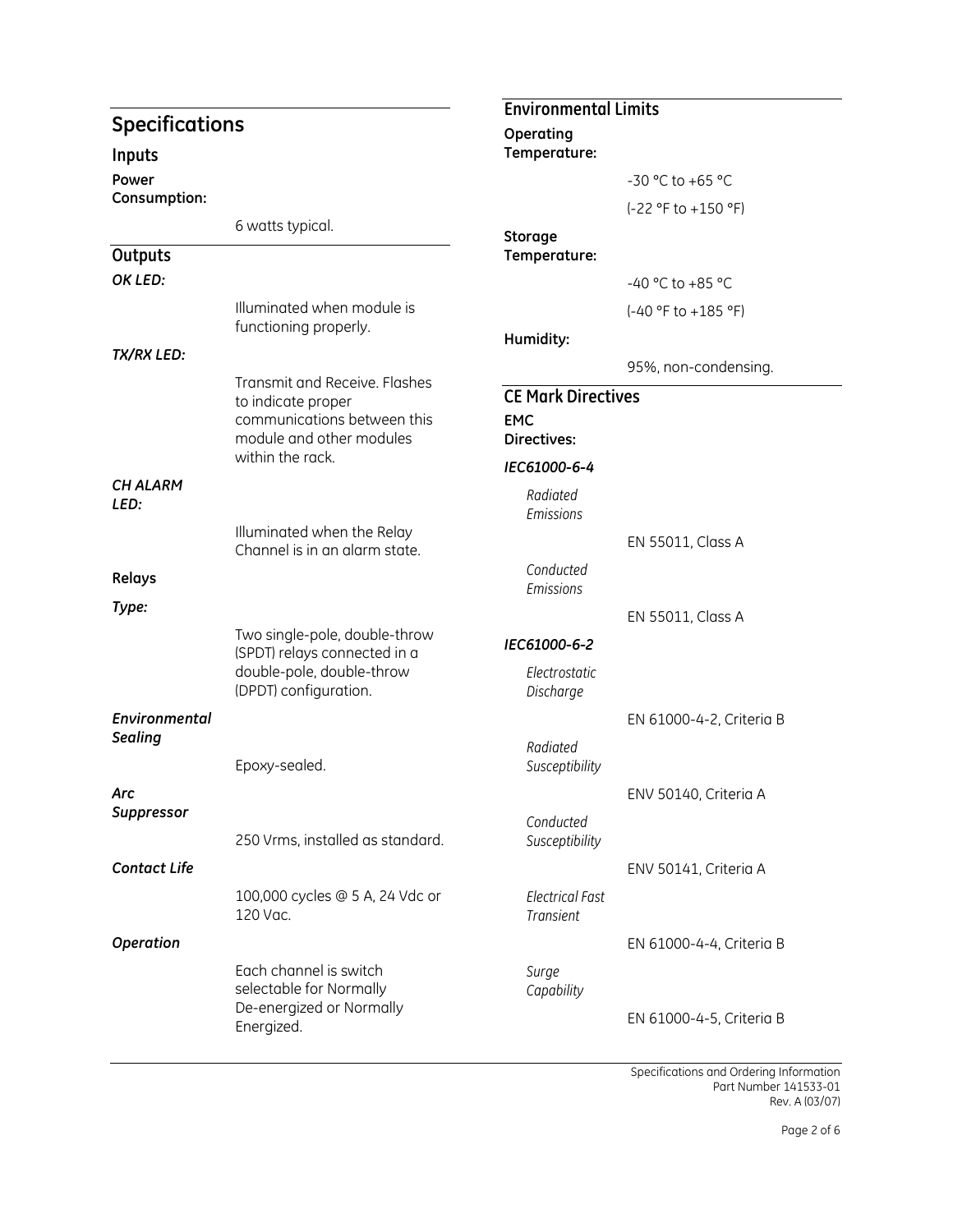| Magnetic<br>Field                            |                               | Max switched                                      | 5A                          |                                                                   |  |
|----------------------------------------------|-------------------------------|---------------------------------------------------|-----------------------------|-------------------------------------------------------------------|--|
|                                              | EN 61000-4-8, Criteria A      | voltage:                                          |                             |                                                                   |  |
| Power Supply                                 |                               |                                                   | dc: 30 Vdc                  |                                                                   |  |
| Dip                                          |                               |                                                   |                             | ac: 250 Vac                                                       |  |
|                                              | EN 61000-4-11, Criteria B     | Physical                                          |                             |                                                                   |  |
| Radio<br>Telephone                           |                               | Main Module:                                      |                             |                                                                   |  |
| Low Voltage                                  | ENV 50204, Criteria B         | <b>Dimensions</b><br>(Height x Width<br>x Depth): |                             |                                                                   |  |
| <b>Directives:</b>                           |                               |                                                   |                             | 241 mm x 24.4 mm x 242 mm                                         |  |
| Safety                                       |                               |                                                   |                             | (9.50 in x 0.96 in x 9.52 in).                                    |  |
| Requirements                                 |                               | Weight:                                           |                             |                                                                   |  |
|                                              | EN 61010-1                    |                                                   |                             | 0.7 kg (1.6 lb.).                                                 |  |
| <b>Hazardous Area Approvals</b>              |                               | I/O Module:                                       |                             |                                                                   |  |
| <b>CSA/NRTL/C</b><br>Approval<br>Option (01) |                               | <b>Dimensions</b><br>(Height x Width<br>x Depth): |                             |                                                                   |  |
|                                              | Class I, Div 2                |                                                   |                             | 241 mm x 24.4 mm x 99.1 mm                                        |  |
|                                              | Groups A, B, C, D             |                                                   |                             | $(9.50 \text{ in} \times 0.96 \text{ in} \times 3.90 \text{ in})$ |  |
|                                              | T4 @ Ta = -20 °C to +65 °C    | Weight:                                           |                             |                                                                   |  |
|                                              | (-4 °F to +150 °F)            |                                                   |                             | 0.4 kg (1.0 lb.)                                                  |  |
| Certification<br>Number                      |                               | <b>Rack Space Requirements</b><br>Main Module:    |                             |                                                                   |  |
|                                              | CSA 150268-1002151 (LR 26744) |                                                   |                             | 1 full-height front slot.                                         |  |
| <b>Contact Ratings</b><br>Resistive load:    |                               | I/O Modules:                                      |                             | 1 full-height rear slot.                                          |  |
| Max switched<br>power:                       |                               |                                                   | <b>Ordering Information</b> |                                                                   |  |
|                                              | dc: 120 W                     | 3500 4-Channel Relay Module                       |                             |                                                                   |  |
|                                              | ac: 600 VA                    | 3500/32 - AXX-BXX                                 |                             |                                                                   |  |
| Minimum<br>switched                          |                               | A: Output Module                                  | 01                          | 4-Channel Relay I/O Module                                        |  |
| current:                                     |                               | <b>B</b> : Agency Approval Option                 | 0 <sub>0</sub>              | None                                                              |  |
|                                              | 10mA @ 5 Vdc                  |                                                   | 01                          | CSA/NRTL/C                                                        |  |
| Max switched<br>current:                     |                               |                                                   |                             |                                                                   |  |

Specifications and Ordering Information Part Number 141533-01 Rev. A (03/07)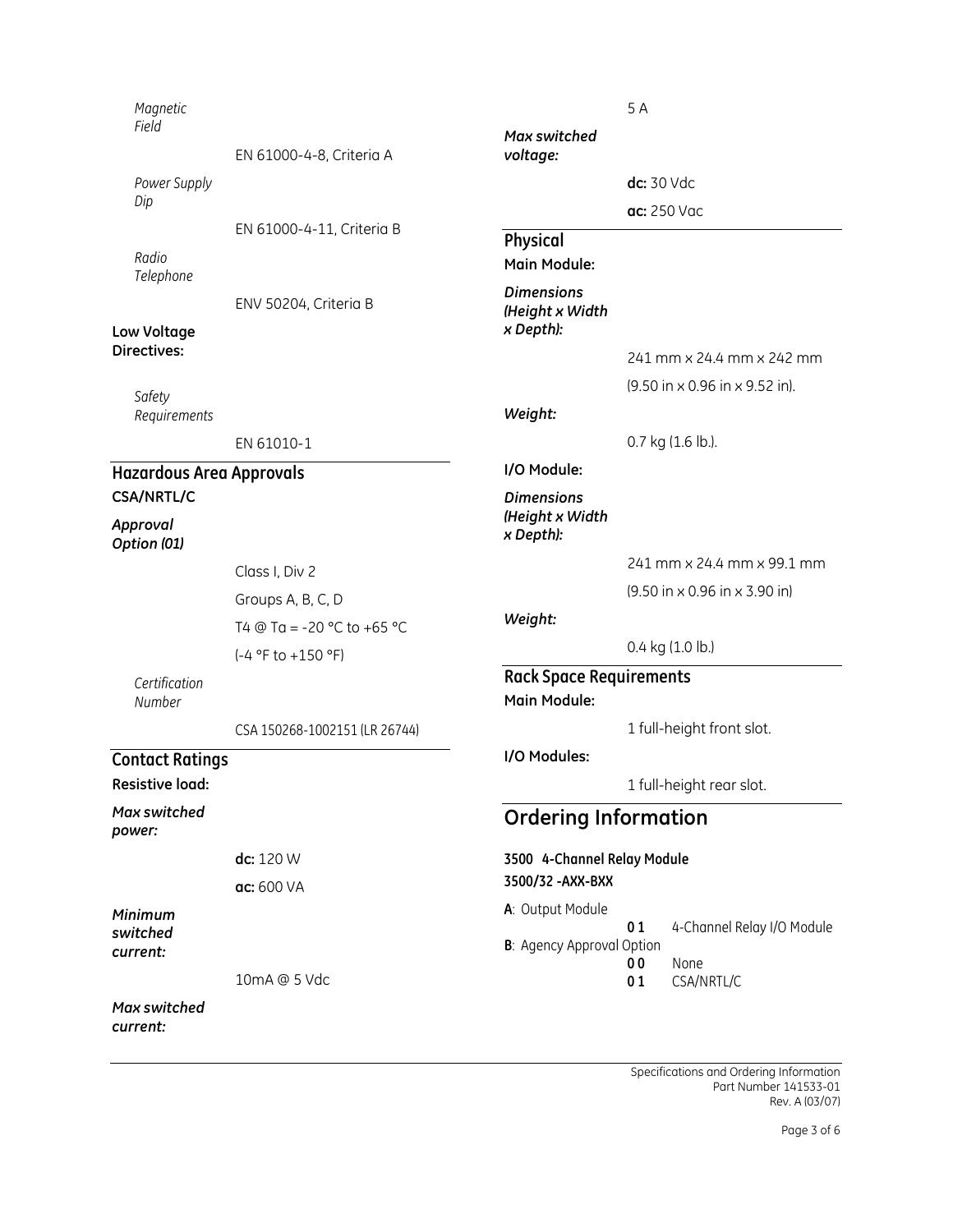| <b>Spares</b><br>125712-01 |                                       | 04400037  |                                                              |
|----------------------------|---------------------------------------|-----------|--------------------------------------------------------------|
|                            | Spare 4-Channel Relay Module          |           | IC Removal Tool                                              |
| 125720-01                  |                                       | 00580436  |                                                              |
|                            | Spare 4-Channel Relay I/O<br>Module   |           | Connector Header, Internal<br>Termination, 6-position, Green |
| 04425545                   |                                       |           |                                                              |
|                            | Grounding Wrist Strap (single<br>use) | 129771-01 |                                                              |
| 132319-01                  | Firmware IC                           |           | 4-Channel Relay Module Manual                                |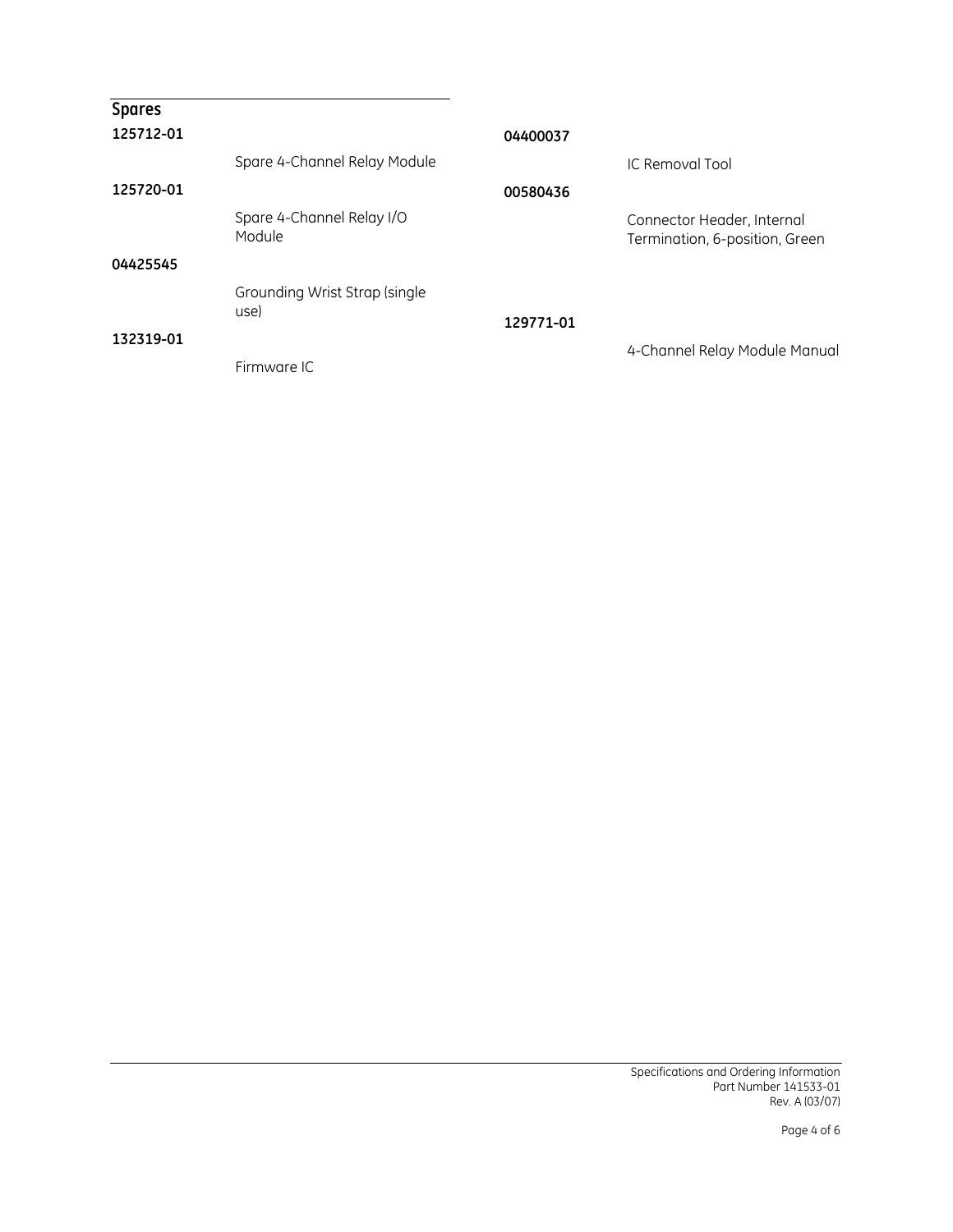## Graphs and Figures



Figure 2

Specifications and Ordering Information Part Number 141533-01 Rev. A (03/07)